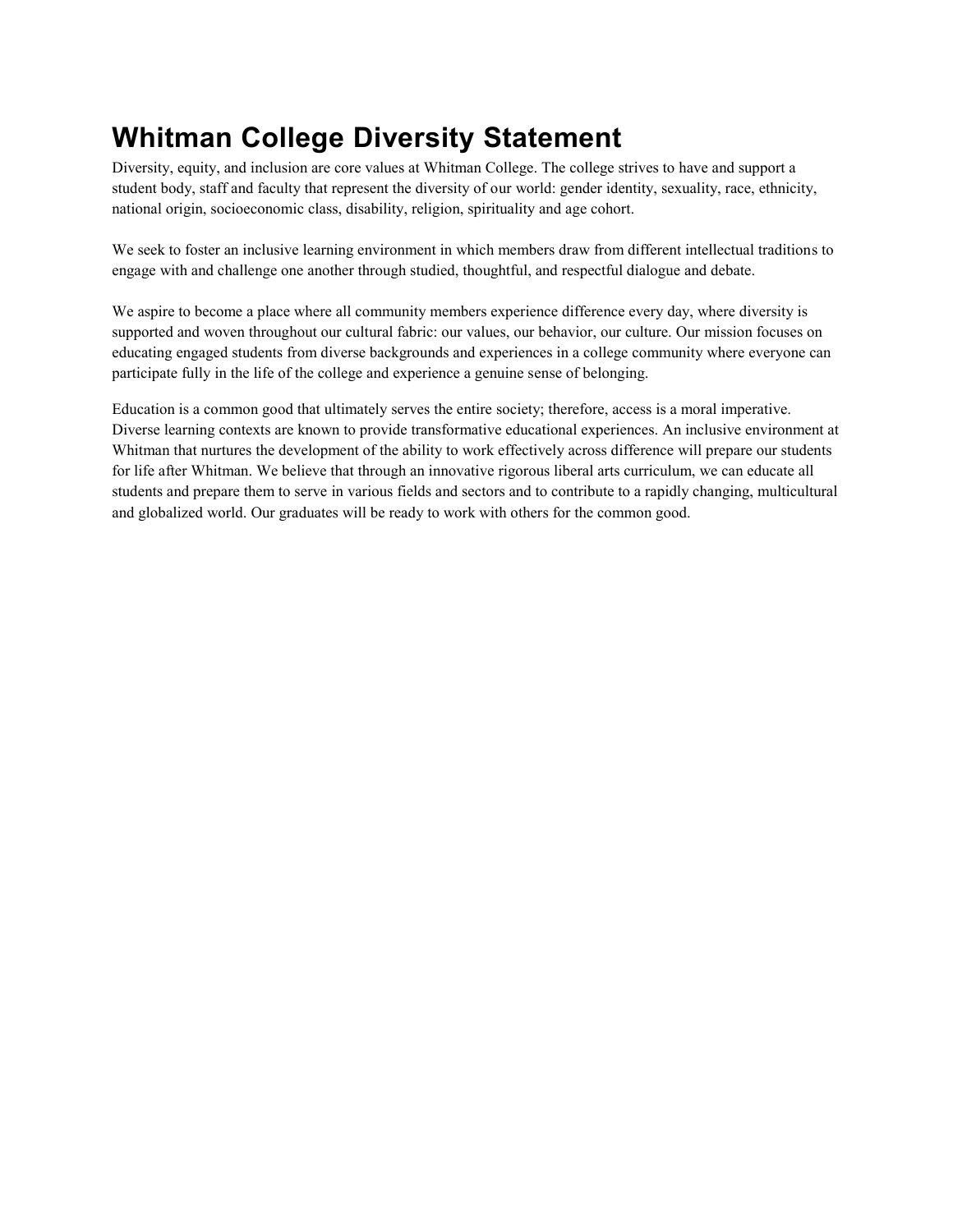# **The Division of Diversity & Inclusion**

#### **Mission:**

The Division of Diversity and Inclusion helps to coordinate, cultivate, and contribute to institutional efforts to advance inclusive excellence at Whitman College. Guided by principles of cultural pluralism, cultural humility, and cultural wealth, the work of the Division is to enhance our collective awareness and capacity around issues of diversity, equity, inclusion, and antiracism. Inclusive excellence is a shared responsibility of all members within our community and the Vice President for Diversity and Inclusion (VPDI) serves as the senior inclusion administrator at the College. The VPDI provides vision and leadership in this domain, but the entire Whitman community is responsible for championing issues of inclusion and ensuring a sense of belonging for all faculty, staff, and students.

#### **Vision:**

- To have a campus community where inclusive excellence drives decision-making at all levels of the college, where those decisions are supported by culturally responsive policies and practices.
- To recruit, retain, and support a campus community that is committed to promoting diversity, equity, inclusion, and antiracist practices.
- To cultivate partnerships regionally and nationally that support the shifting demographics of the campus community.

#### **Principles**:

Our principles of inclusive excellence provide a foundation for the community we are actively fostering. We recognize that our path towards inclusive excellence will require:

- Diversity without dominance
- Equity without benevolence
- Inclusion without othering
- Belonging without assimilation

#### **Approach**:

The work of the Division of Diversity and Inclusion is trifurcated operationally and exercises horizontal influence. Our trifurcated operational areas include: Identity and Belonging, Equity and Compliance, and Inclusive Excellence. The Identity and Belonging area includes several primarily student-facing units that contribute programmatically to the campus climate, facilitate the exploration and development of student identities, and provide support and services to marginalized and/or minoritized communities. This area includes the Intercultural Center, International Student and Scholar Services, LGBTQIA+ Student Services, as well as Religious and Spiritual Life, all of which collaboratively aid the entire Whitman student body in better understanding their relationships to systems of oppression and to each other by providing opportunities for community healing, connection, and liberation. The Equity and Compliance area is focused on coordinating institutional compliance with federal and state discrimination, harassment, and retaliation laws and related College policies, with an emphasis on those related to sexual and gender-based misconduct and other forms of identity-based harassment and discrimination. This area is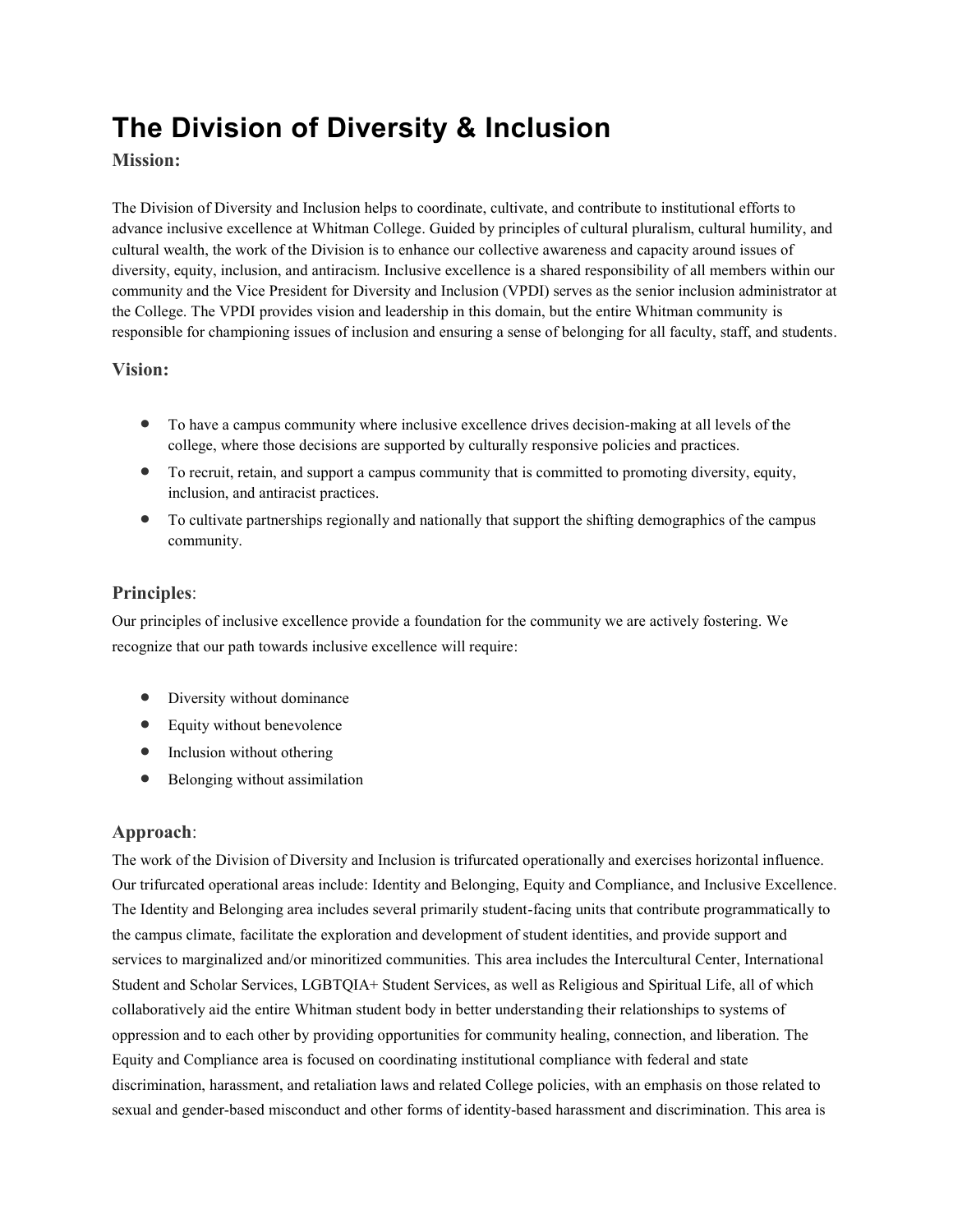also involved in the response and resolution of bias incidents that may not have an identifiable respondent or constitute a violation of the law or College policy, but nonetheless impact our community. The Inclusive Excellence area is focused on the intra-Divisional horizontal influence work of diversity, equity, inclusion, and antiracism capacity building. This area involves the Division's work with student, staff, and faculty partners and collaborators across the College to revise policies, shift practices, and modify systems in an effort to infuse inclusive excellence principles through all aspects of institutional operations.

#### **Intercultural Center**

The Intercultural Center (IC) provides educational and experiential opportunities related to diversity, equity, inclusion, and antiracism. The IC works to proactively support students from marginalized backgrounds in navigating potential barriers to success by providing individualized guidance and pertinent resources. Our programming is created with and for students, and our goal is to nurture a welcoming environment where all students feel affirmed and valued.

### **International Student & Scholar Services**

International Student & Scholar Services (ISSS) provides support to international students, scholars and staff. ISSS provides programs and services that help the international community acclimate to life in the U.S. and at Whitman College. ISSS is responsible for international student orientation, immigration services, and assists international students with securing health insurance, income tax filing, work authorizations, and processing other required documentation. ISSS collaborates with numerous campus departments to ensure appropriate and equitable services are available to the Whitman international student community.

## **LGBTQIA+ Student Services**

LGBTQIA+ Student Services advocates for institutional change and contributes to efforts to develop more equitable and inclusive practices, policies, and procedures across the College in an effort to establish and sustain an environment at Whitman that affirms the unique and intersectional identities of Lesbian, Gay, Bisexual, Transgender, Queer and Questioning, Intersex, Asexual (LGBTQIA) students, as well as those who identify with different and/or additional minoritized communities related to sex, sexualities, gender identities, or gender expressions. LGBTQIA+ Student Services provides programs and supports that contribute to the wellbeing and success of LGBTQIA+ students and aids the entire Whitman community in better understanding the lived experience of LGBTQIA+ individuals. LGBTQIA+ Student Services also advances the diversity, equity, inclusion, and antiracism (DEIA) values of the College and the Division of Diversity and Inclusion through a direct emphasis on the needs and concerns of LGBTQIA+ communities of color.

## **Religious and Spiritual Life**

The Office of Religious and Spiritual Life (RSL) supports students who wish to deepen or explore spirituality. RSL functions as a resource for established and emergent religious groups on campus and works to address the needs and enhance understanding and awareness of numerous religious traditions. RSL provides programming which explores the important relationship between faith and learning - the connection between mind and spirit. The Office of Religious and Spiritual Life is committed to supporting religious traditions and serves people of all faith traditions, and also welcomes those who are exploring spirituality but do not identify with any formal or specific religion.

## **Equity and Compliance**

Whitman College strives to provide a safe environment in which students can pursue their education free from the detrimental effects of sexual misconduct, which includes sexual harassment and sexual assault. The Director of